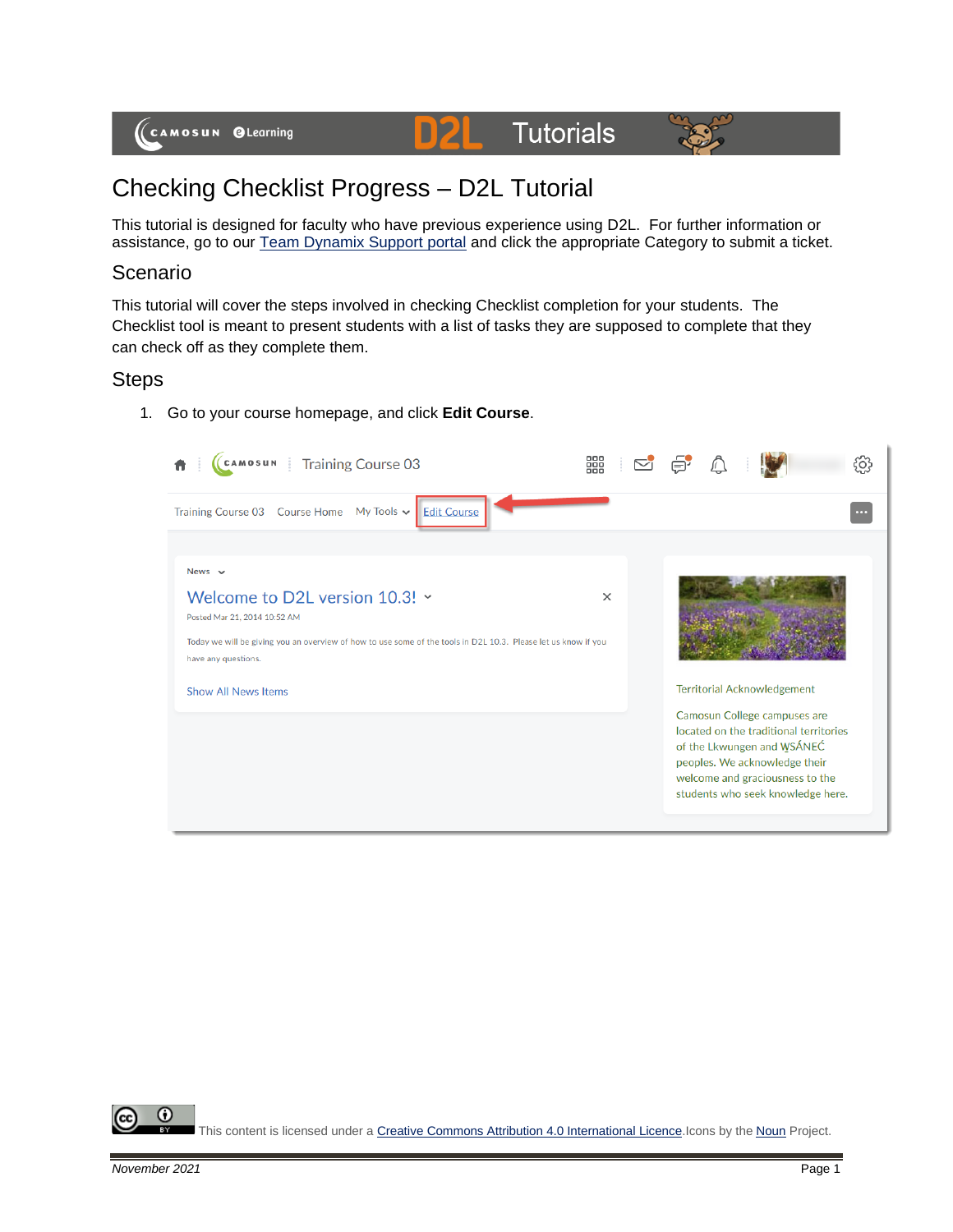#### 2. Click **Class Progress**.

| Training Course 03 Course Home Discussions My Tools v Collaborate Course Media My Media Edit Course |                                |  |                                     |  |  |
|-----------------------------------------------------------------------------------------------------|--------------------------------|--|-------------------------------------|--|--|
| <b>Course Administration</b>                                                                        |                                |  |                                     |  |  |
| <b>Category</b><br>Name                                                                             |                                |  |                                     |  |  |
| Site Setup                                                                                          |                                |  |                                     |  |  |
| <b>Course Offering Information</b>                                                                  | <b>俞 Homepages</b>             |  | <b>2</b> Navigation & Themes        |  |  |
| <b>■ Widgets</b>                                                                                    |                                |  |                                     |  |  |
| Site Resources                                                                                      |                                |  |                                     |  |  |
| Book Management                                                                                     | Calendar                       |  | <b>III</b> Content                  |  |  |
| Course Builder                                                                                      | <b>External Learning Tools</b> |  | <b>E</b> Frequently Asked Questions |  |  |
| <b>III</b> Glossary                                                                                 | 全<br>mport / Export / Copy     |  | e Links                             |  |  |
|                                                                                                     | Con <b>bonents</b>             |  | <b>路</b> Manage Dates               |  |  |
| <b>Manage Files</b>                                                                                 |                                |  |                                     |  |  |
| Learner Management                                                                                  |                                |  |                                     |  |  |
| <b>Attendance</b>                                                                                   | Class Progress                 |  | $E$ Classlist                       |  |  |
| ₩<br><b>Groups</b>                                                                                  |                                |  |                                     |  |  |
| Assessment                                                                                          |                                |  |                                     |  |  |

3. Click a student's name.

| <b>Class Progress</b>                                           |                         |           | $\bullet$ Help<br><b>D</b> Settings                         | $\alpha$<br>Search users        |  |
|-----------------------------------------------------------------|-------------------------|-----------|-------------------------------------------------------------|---------------------------------|--|
| Filter to: All Users V                                          |                         |           |                                                             | Use agents to automate feedback |  |
| Name $\triangle$                                                | <b>Content Visited</b>  | Logins    | <b>Discussions</b>                                          | Grades                          |  |
| Student, Training01<br>training.student01<br>training.student01 | 0 %<br>Visited: 0 / 111 | No logins | 5<br>$\Omega$<br>0<br>threads replies<br>read               | n Jan Tan<br>52.05 %            |  |
| Student, Training02<br>training.student02<br>training.student02 | 0 %<br>Visited: 0 / 112 | No logins | 1<br>0<br>1<br>threads replies<br>read                      | والما<br>46.11%                 |  |
| Student, Training03<br>training.student03<br>training.student03 | 0%<br>Visited: 0 / 112  | No logins | $\mathbf 0$<br>0<br>$\mathbf{1}$<br>threads replies<br>read | alla l<br>40 %                  |  |
| Student, Training04<br>training.student04<br>training_four      | 0%<br>Visited: 0 / 112  | No logins | $\Omega$<br>0<br>0<br>threads replies<br>read               | ۳.<br>25 %                      |  |
| /1<br>$\rightarrow$<br>€<br>10 per page $\sim$<br>1             |                         |           |                                                             |                                 |  |

This content is licensed under [a Creative Commons Attribution 4.0 International Licence.I](https://creativecommons.org/licenses/by/4.0/)cons by the [Noun](https://creativecommons.org/website-icons/) Project.

 $\odot$ 

(cc